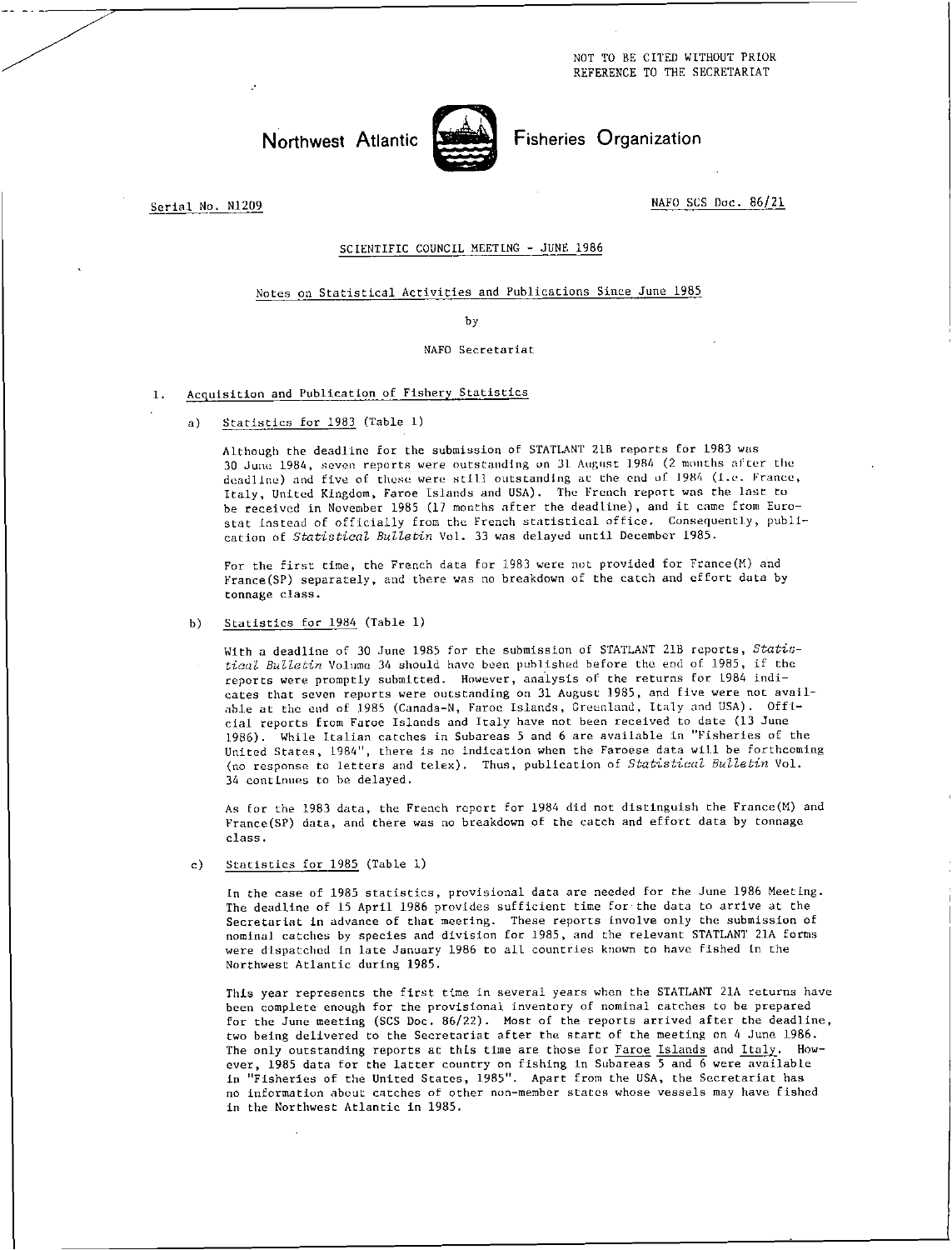| Country or       | STATLANT 21A (Deadline, 15 April) |               |               |            | STATLANT 21B (Deadline, 30 June) |            |
|------------------|-----------------------------------|---------------|---------------|------------|----------------------------------|------------|
| Component        | 1983                              | 1984          | 1985          | 1983       | 1984                             | 1985       |
| Bulgaria         | No fishing                        | No fishing    | No fishing    | No fishing | No fishing                       | No fishing |
| Canada-M         | 03 Apr 84                         | 04 Apr 85     | 09 Apr 86     | 03 Apr 84  | 04 Apr 85                        |            |
| Canada-N         | 17 Apr 84                         | $03$ Jun $85$ | 28 May 86     | 09 Nov 84  | 10 Mar 86                        |            |
| Canada-0         | 30 Apr 84                         | 24 May 85     | 16 May 86     | 30 Apr 84  | 06 Aug 85                        |            |
| Cuba             | 06 Jun 84                         | 17 May 85     | $10$ Apr $86$ | 10 Sep 84  | 20 Jun 85                        | 05 Jun 86  |
| *Denmark         | 12 Apr 84                         | 17 Apr 85     | 16 Apr 86     | 30 Jul 84  | 26 Jul 85                        |            |
| $*$ France-M     | 06 Jun 84                         | 25 Nov 85     | $02$ Jun $86$ |            |                                  |            |
| *France-SP       |                                   |               |               | 25 Nov 85  | 25 Nov 85                        | 02 Jun 86  |
| *Germany, F. R.  | 14 May 84                         | 15 Apr 85     | 21 Apr 86     | 29 Aug 84  | 01 Aug 85                        |            |
| *Italy           | 18 Feb 85                         | х             | X             | 18 Feb 85  | X                                |            |
| *Portugal        | 22 May 84                         | 07 Jun 85     | 07 Jun 86     | 22 May 84  | 11 Jul 85                        | 07 Jun 86  |
| *Spain           | $01$ Jun $84$                     | 24 Jun 85     | 05 May 86     | 01 Jun 84  | 24 Jun 85                        | 05 May 86  |
| *United Kingdom  | 08 Mar 85                         | 24 Jun 85     | No fishing    | 08 Mar 85  | 24 Jun 85                        | No fishing |
| Faroe Islands    | $07$ Jun $84$                     | 20 Jun 85     | X             | 01 Apr 85  | X                                |            |
| German Dem. Rep. | 19 Apr 84                         | 27 Mar 85     | 04 Apr 86     | 14 Jun 84  | 02 Jul 85                        |            |
| Greenland        | 01 Jun 84                         | 13 Apr 85     | 04 Jun 86     | 03 Aug 84  | 26 Apr 86                        |            |
| Iceland          | No fishing                        | No fishing    | No fishing    | No fishing | No fishing                       | No fishing |
| Japan            | 18 May 84                         | 23 May 85     | $11$ Jun 86   | 18 May 84  | 23 May 85                        | 11 Jun 86  |
| Norway           | 08 Jun 84                         | 07 Jul 85     | 14 Apr 86     | 08 Jun 84  | 07 Jul 85                        |            |
| Poland           | 27 Jul 84                         | 13 Aug 85     | 05 May 86     | 27 Jul 84  | 07 Oct 85                        |            |
| Romania          | No fishing                        | No fishing    | No fishing    | No fishing | No fishing                       | No fishing |
| USSR             | 30 Apr 84                         | 22 May 85     | 28 Apr 86     | 29 Jun 84  | 09 Jul 85                        |            |
| <b>USA</b>       | 06 Jun 84                         | 20 Jun 85     | 28 May 86     | 27 May 85  | 16 Jun 86                        |            |
| Korea, S.        | 14 May 84                         | 08 Jul 85     | X             | 14 May 84  | 08 Jul 85                        |            |
| Total reports    | 23                                | 23            | 23            | 23         | 23                               | 23         |
| 21A by 31 May    | 13                                | 12            | 16            |            |                                  |            |
| 21B by 31 August |                                   |               |               | 16         | 16                               | 9          |

Table 1. Dates of receipt of STATLANT 21A and 21B reports for 1983-85 (\* indicates EEC member states; X indicates no report to date).

#### d) Revised fishery statistics for 1977-81

The reissue of five volumes of Statistical Bulletin that were recommended for revision (NAFO Sci. Coun. Rep., 1984, page 71) was completed in 1985 with the distribution of Vol. 27 and 28 (for 1977 and 1978 respectively) in late 1985. Volumes 29-31 (for 1979-81) were issued during 1984.

### e) Historical catch series (SCS Doc. 86/2)

The Secretariat has continued the preparation of a summary document containing a time series of catches of selected species by country for a large number of stocks. More than 70 stocks are currently included in the list, and others may be added upon request. Normally the document contains an 11-year time series, but, in accordance with a STACREC recommendation at the June 1985 Meeting (NAFO Sci. Coun. Rep., 1985, page 91), the document contains data for the 22-year period of 1962-83.

# f) Complications in processing 1984 STATLANT 21B data

Traditionally, Canadian STATLANT 21B data were reported to the Secretariat and published in Statistical Bulletin for three regional components, namely Canada (Maritimes), Canada (Nfld) and Canada (Q). Starting in 1984, statistics for vessels, which land their catches in western Newfoundland and the provinces bordering the southern Gulf of St. Lawrence (New Brunswick, Nova Scotia and Prince Edward Island), were not included with the Canada (M) and Canada (N) STATLANT 218 reports, but were reported separately by the newly-established statistical office for the Gulf Region, which became the fourth Canadian component insofar as reporting to NAFO is concerned. At the June 1985 Meeting, it was briefly noted that the existing time series would not be disrupted because the method of premit the partition of the data between the former Maritimes and Newfoundland regions (NAFO Sci. Coun. Rep., 1985, page 91 ).

The problem with the 1984 STATLANT 21B data from the Gulf Region is that two sets of catch records are provided (one with fishing effort and one without effort) for many of the gear/tonnage categories. In many cases, the catch with no effort is greater than the catch with effort for a particular geartonnage category and month.

 $\mathcal{O}_{\mathcal{A}}$ 

÷.